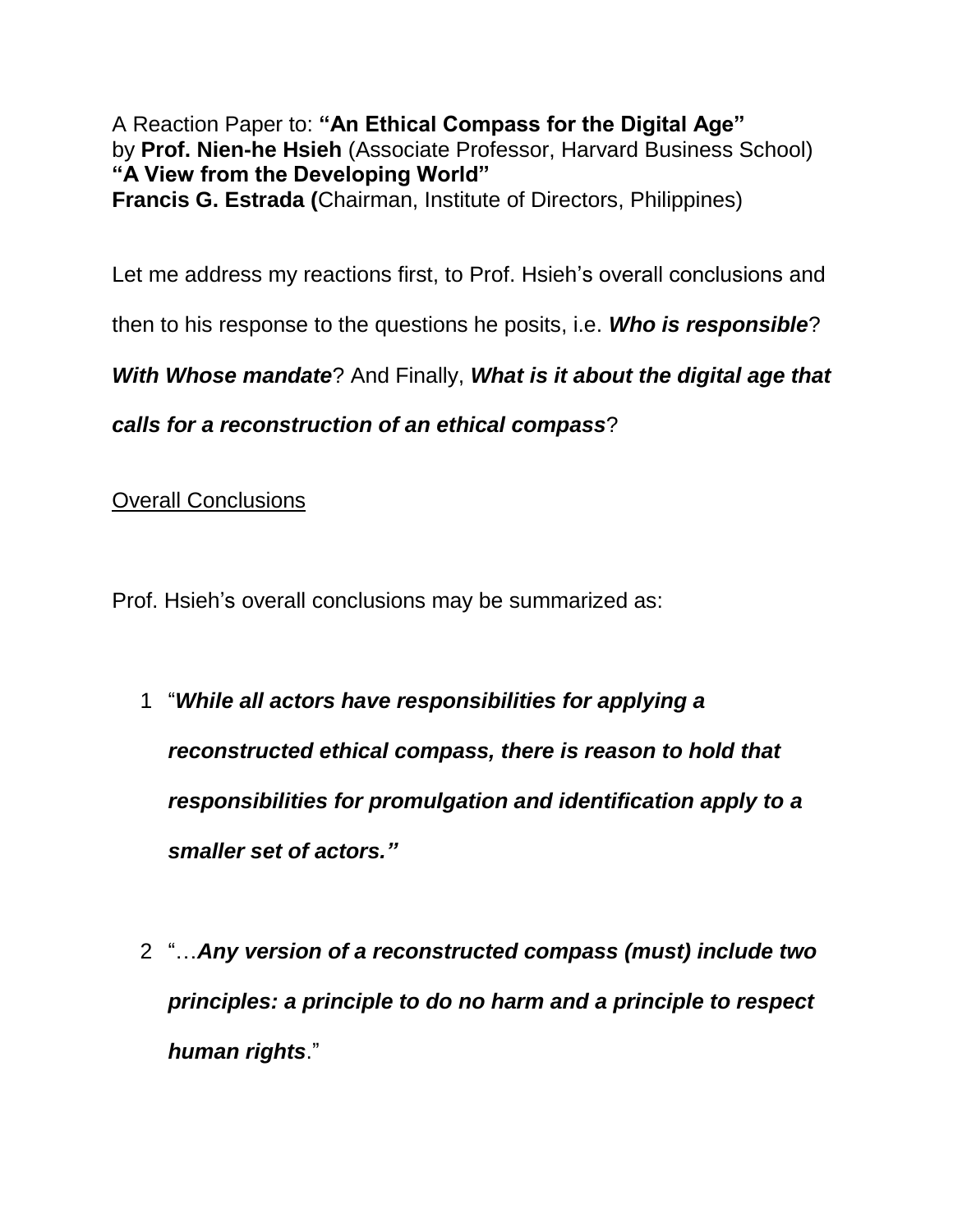My reactions (which do not derive currency exclusively from the "developing world") are as follows:

1. Accountability

In the developing world where education has traditionally been the privilege of a small economic elite (who tend to comprise the business and private sector leadership), I would argue that said elite is *primarily* responsible for identifying, articulating and promulgating the subject "ethical compass".

2. Change in Enterprise Paradigm

Commercial enterprises have (globally) become so important to such a large number of people that there is growing acceptance of the need to change the enterprise paradigm (raison d'etre) from **maximization of shareholder value to maximization of stakeholder value.**

The latter is defined to include the employees and the entire value chain of the enterprise, i.e. suppliers, distributors, customers and the communities they serve.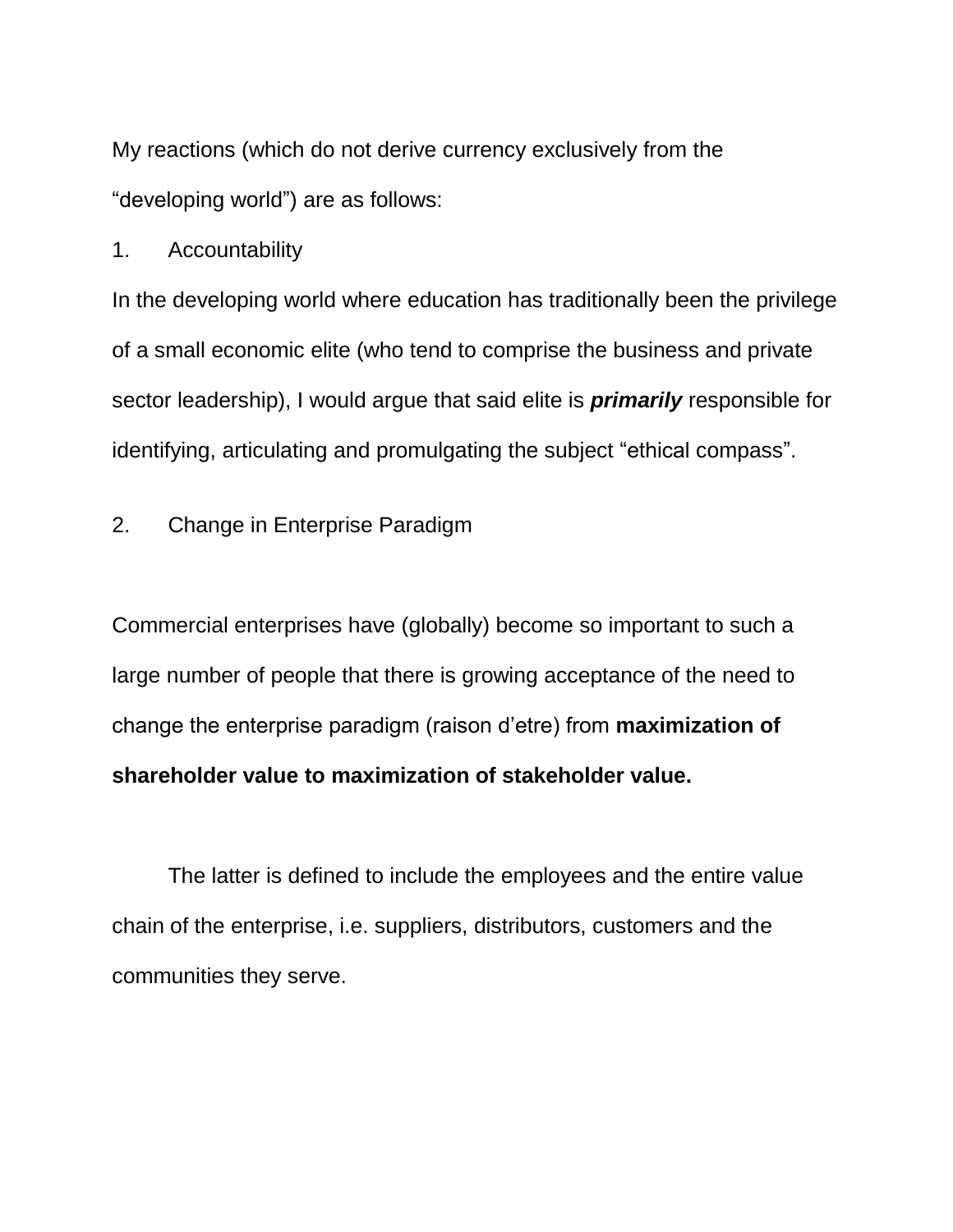This thinking has been influenced, by a recognition that:

- a. The world in general, economies and financial markets in particular, have rapidly become incredibly interconnected – and interdependent.
- b. A recognition that greed, unbridled self-interest and the markets "animal spirits" must be tempered - based on the causes of recent global financial crises.
- c. The response of the global regulatory community was to identify regulatory measures – ranging from the draconian to the "cosmetic". Among the perceived imperatives was the need to promote and enforce good corporate governance in the enterprise ecosystem, in particular among: banks, financial institutions, fiduciaries and public-listed corporations.
- d. A recognition (in some sectors, "grudging") that the free market's "invisible hand" is not necessarily the best allocator of resources in domestic/global economies.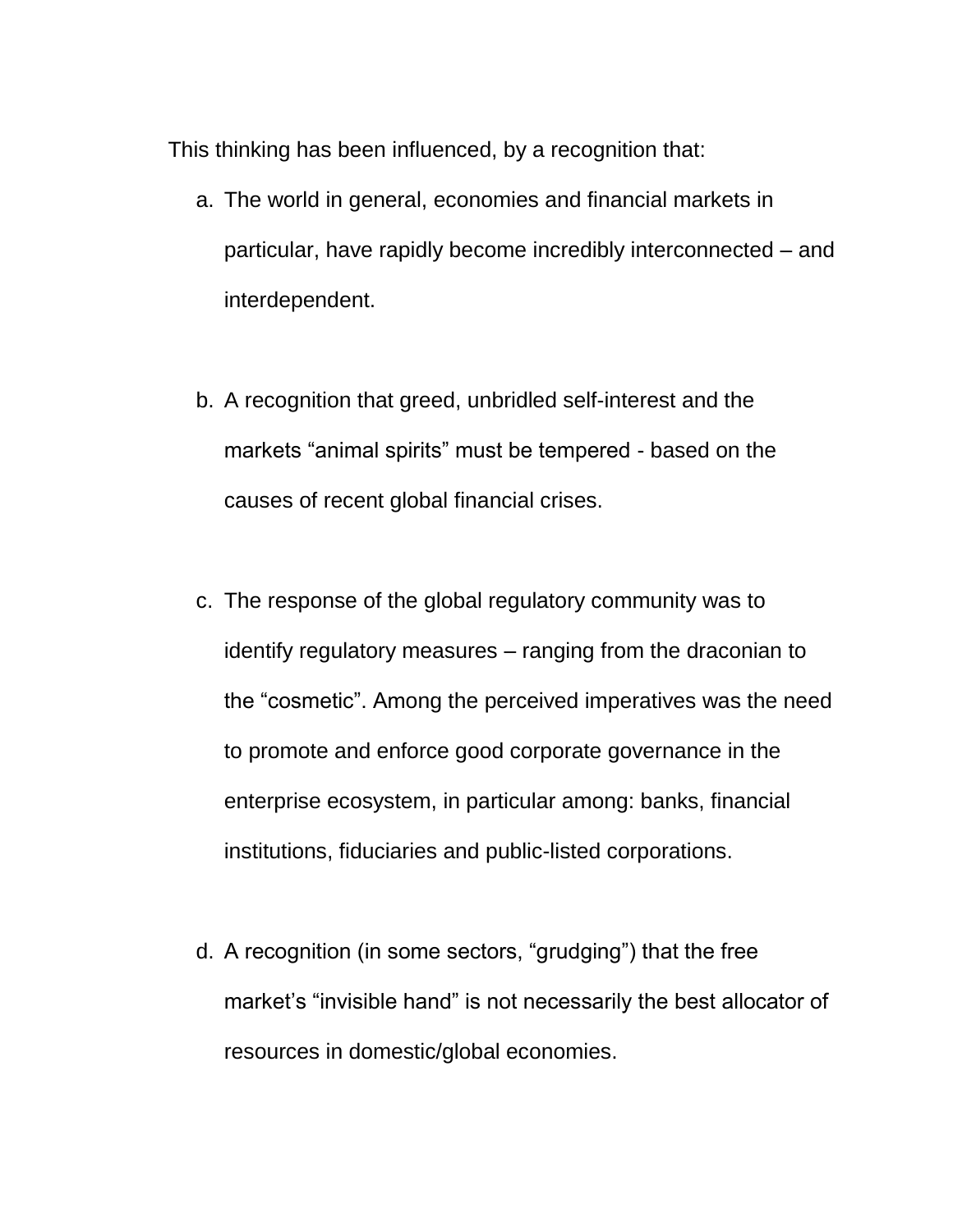- e. This focus on the stakeholders has, in fact, led to the increasing importance of "Stewardship Codes" for institutional investors, globally.
- 3. Human Rights and "Do no harm"
- a) The author distinguishes between two ways of understanding human rights: as "universal moral rights" and "... in terms of existing human rights practice". He argues in favor of the latter "…alongside a principle to do no harm."
	- I. Religious, political and ethnic differences have led to conflict in many parts of the world. These conflicts have resulted in massive destruction of homes, economic infrastructure and the dislocation of large numbers of people.
- II. The large and rapid dislocation of populations has resulted in an unprecedented volume of migration – legal and illegal. This has caused significant problems in countries that have absorbed the largest number of migrants (e.g. Germany, France, UK, Italy, Spain, Austria, Netherlands, Belgium, etc.).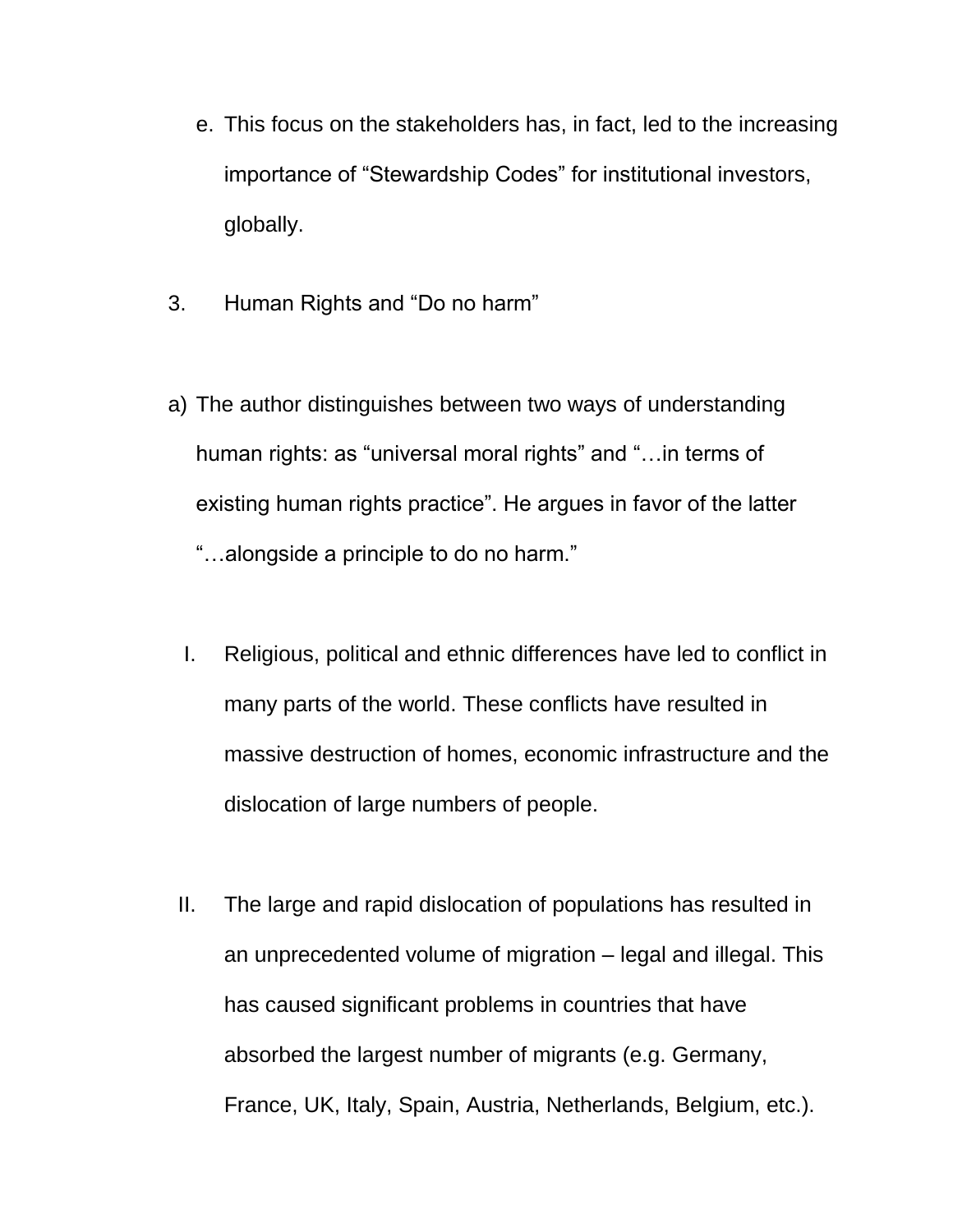III. This has led to the alarming rise of nationalist/populist sentiments in many of the recipients of the migrants.

\_\_\_\_\_\_\_\_\_\_\_\_\_\_\_\_

b) From an era of rapid globalization and expansion of global trade and investment, we are entering into an era where the aggressive.

1. In the last 40 years: Latin American Sovereign Debt Crisis (1982); the US Savings and Loan Crisis (1980s); Stock Market Crash ("Black Monday") of 1987; Junk Bond Collapse of 1989; Tequila Crisis of 1994; the Asian Financial Crisis of 1997; the Dotcom Collapse of 2000; and the Global Financial Crisis of 2008.

2. IMF, BIS, Central Banks, OECD and legislative authorities all over the world.

3. Including risk-weighting guidelines for capital adequacy, "too large to fail" measures and the separation of commercial and investment banking businesses;

4. UK, Japan, EU, Taiwan, South Korea, Philippines, Thailand, Singapore, Brazil, US, Canada, Australia, etc.

5. Not dissimilar to sentiments those that led to WW1 and WW2.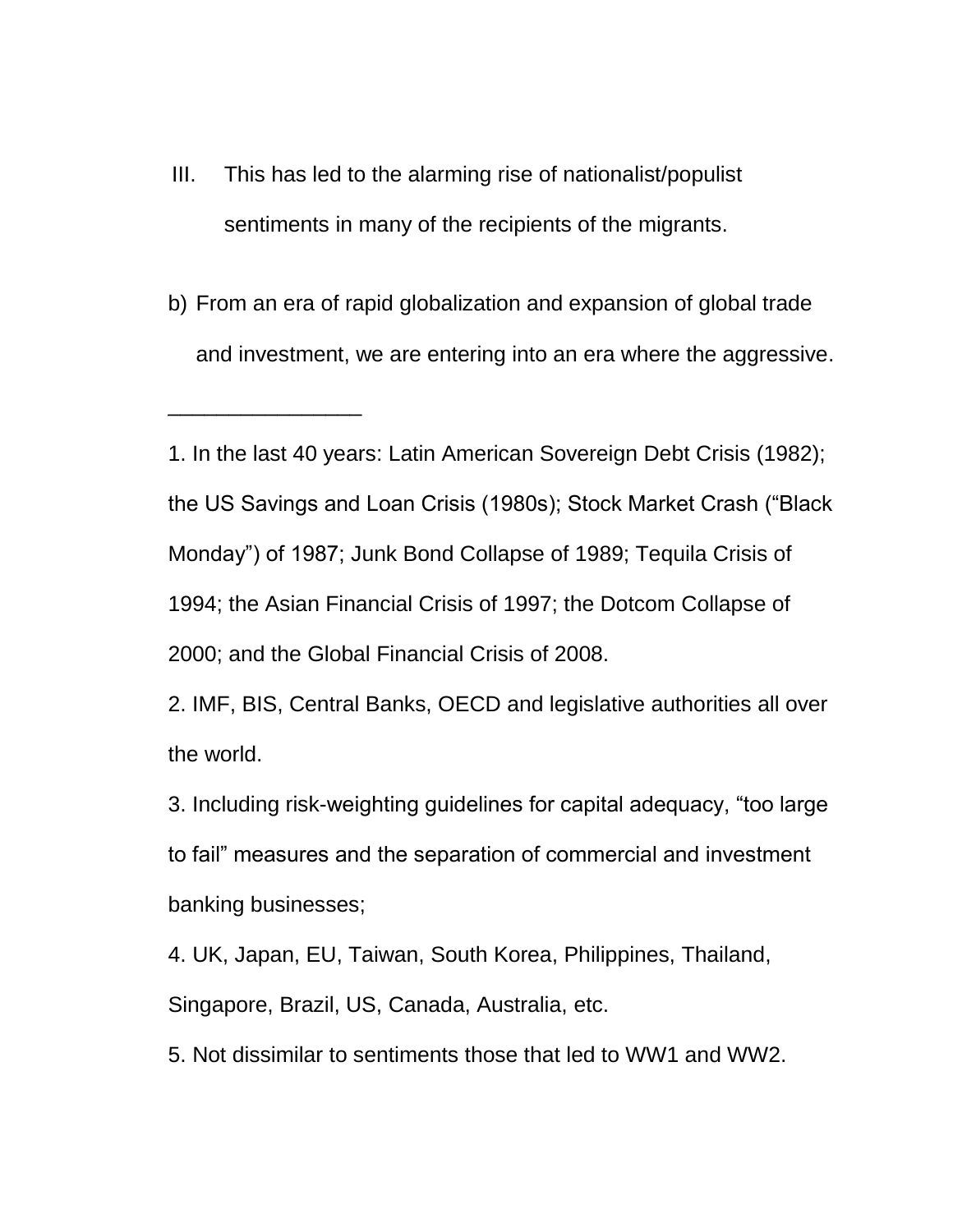pursuit of national self-interest – and therefore the survival of the fittest – becomes the norm.

In this context, I submit that if it is to avoid yet another major conflict, modern society must:

- i. Re-affirm the primacy of universal human (moral) rights.
- ii. Do good rather than "do no harm".
- c) How might this all come about?

Poverty, inequity and related socio-economic distortions arise out of excessively large disparities, accumulation of capital, conspicuous consumption that societies have permitted, under the mantra of "economic progress".

There is a compelling case to be made for advocating a consensus on the following principles – the premises underlying the "Millenium Development Goals":

I. It is intolerable for modern society to tolerate poverty at the scale that currently exists in many parts of the world;